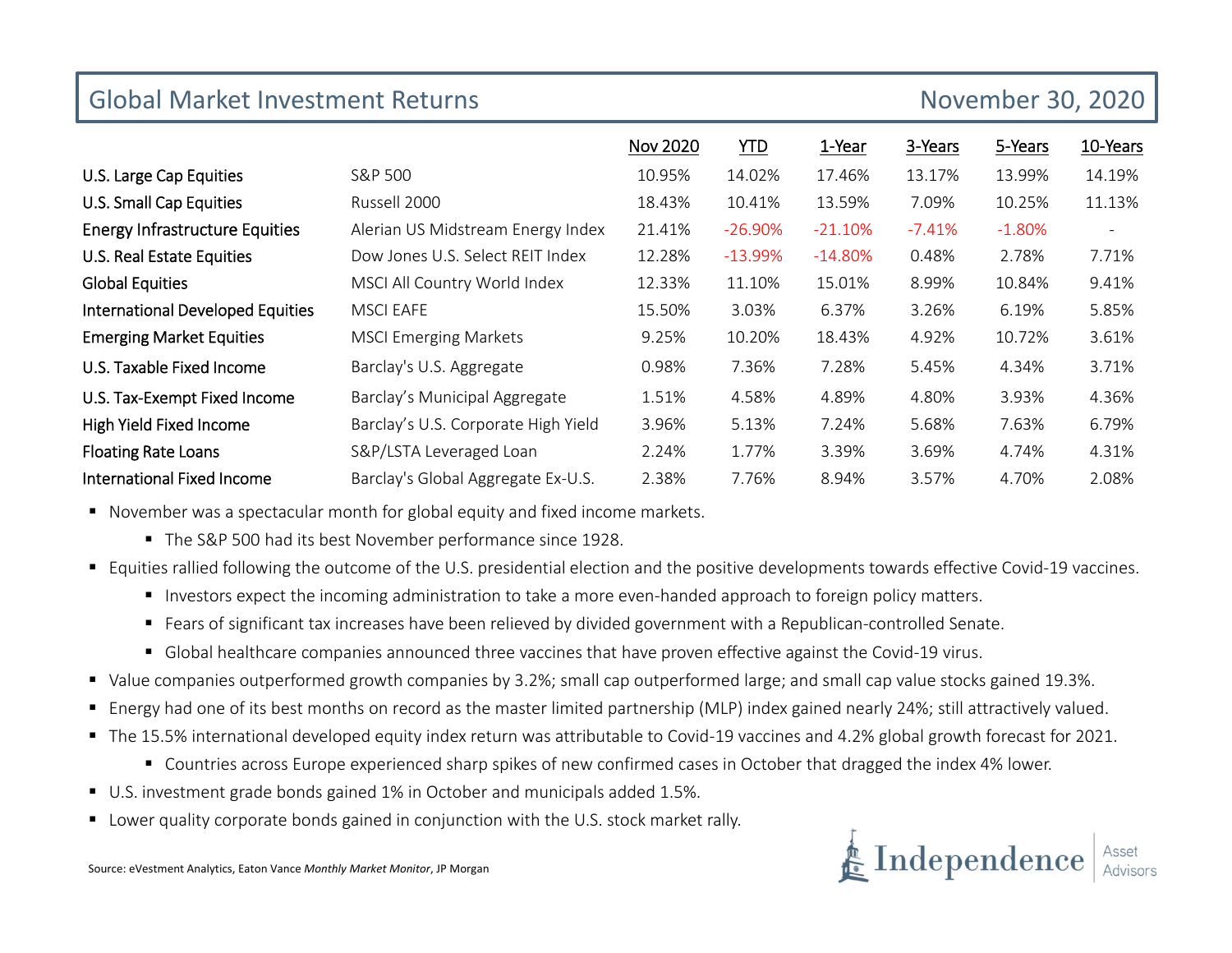# Canadian Economic & Currency Update November 30, 2020

E Independence

Asset

### Economic Update

- ‐ The U.S. dollar declined 2.6% against the Canadian dollar in November.
- $\blacksquare$  The Canadian economy rebounded at a record annualized pace of 40.1% in the third quarter.
	- ‐ This pace actually fell short of analysts' expectations.
	- ‐ Momentum has already begun to fade as a second wave of new confirmed Covid‐19 cases has forced a number of key regions to reintroduce measures to slow the spread of the virus.
- ‐ The October monetary policy report expects Canada's economy to decline approximately 5.5% in 2020.
	- ‐ The economy is expected to grow by nearly 4% in 2021 and 2022.



| Date Range | <b>USD to CAD</b> | +/-     | <b>\$USD 1,000,000</b>        | <b>CAD Profile</b> |                            |  |  |
|------------|-------------------|---------|-------------------------------|--------------------|----------------------------|--|--|
| <b>YTD</b> | 1.2962-1.2979     | $+0.1%$ | $=$<br><b>\$CAD 1,297,870</b> | *Inflation Rate    | 0.7%                       |  |  |
| 1-Year     | 1.3279-1.2979     | $-2.3%$ | @ 1.2979                      | Interest Rate      | 0.3%                       |  |  |
| 3-Years    | 1.2885-1.2979     | $+0.7%$ | (11/30/2020)                  | Information        | http://www.bankofcanada.ca |  |  |

\*Total CPI InflationSources: xe.com, Bloomberg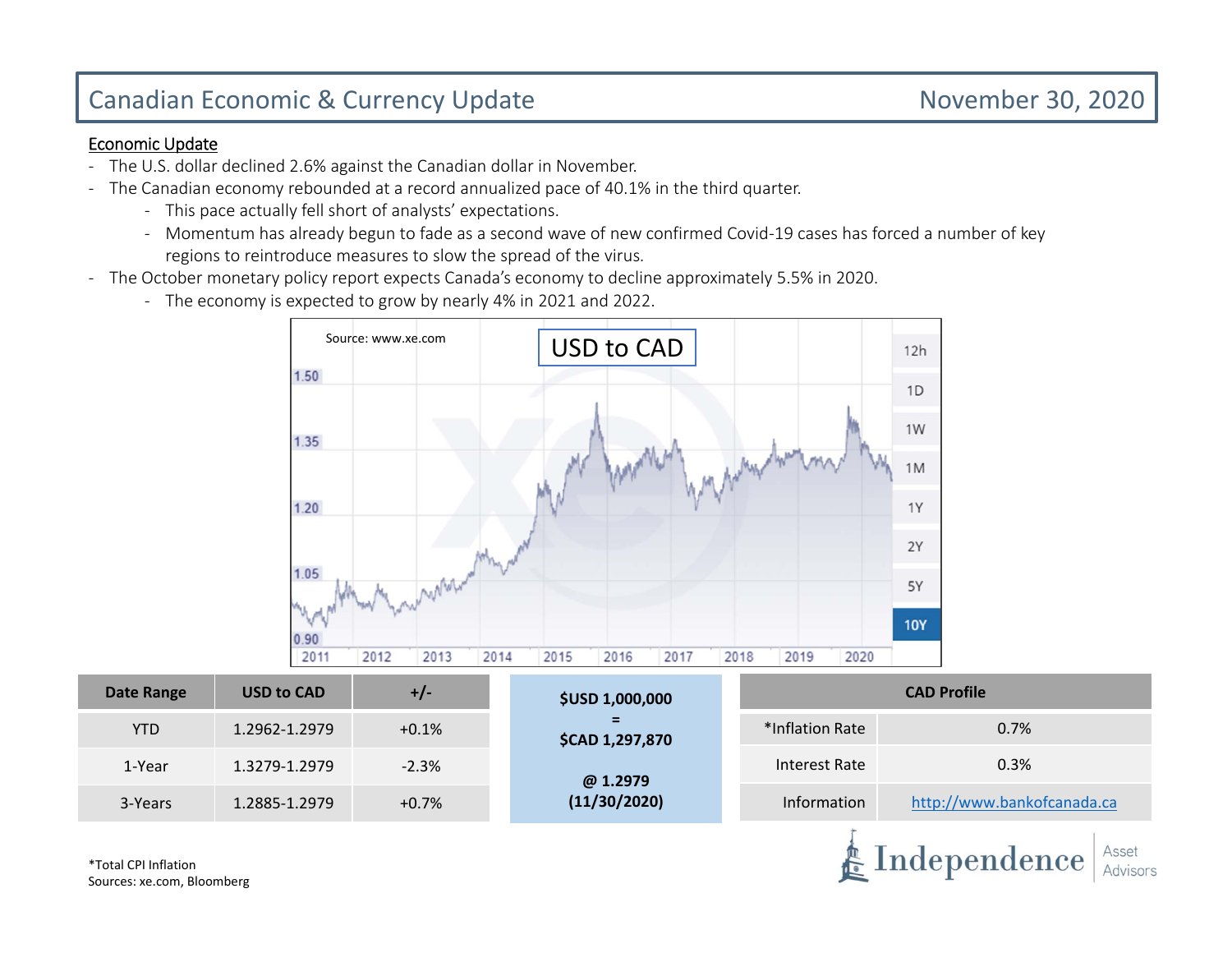## Copper Price History & Outlook November 30, 2020

The larger chart below shows the historical daily COMEX copper price, which is displayed in U.S. dollars per pound. The chart provides 20 years of price history as well as past recessions. The chart embedded in the bottom right‐hand corner provides a zoomed‐in image of the 2020 YTD copper price movement.

The price of copper as of November 30<sup>th</sup> was \$3.43 per pound. Copper began the year priced at \$2.80 per pound, before falling 25%, or \$0.70 per pound, to \$2.10 on March 23, 2020. The commodity has fully recovered from the March low.



## Copper Price Outlook

*"Copper is up 25%+ YTD despite the pandemic and the drop in global growth. It is, depending on the index you use, one of the top performing commodities this year. China is historically the biggest driver of copper demand as they are over 50% of demand. Clearly Asian economies have rebounded more quickly and in most cases, they are growing at pre‐pandemic levels. This has benefitted the commodity.*

*From a longer‐term perspective, copper's role in the energy transition is the biggest driver today. November saw a 15%+ rally with the announcement of the vaccines, with Biden's win, and with the associated green push in energy.*

*On a more micro level copper has had multiple supply side issues with COVID related shutdowns and then significant workforce related shutdowns. Copper supplies are likely in deficit this year and potentially for several years going forward. This is driven by limited supply side growth and declining grades. Demand could see significant growth: in round numbers copper demand is 23 mil tons currently and with offshore wind, on shore wind, EVs etc. demand could grow to 30 mil plus tons by 2030."*

‐Macquarie Capital's Natural Resources Research Group  $\bf Independence$ Asset Advisors

Sources: Macrotrends, Goldman Sachs